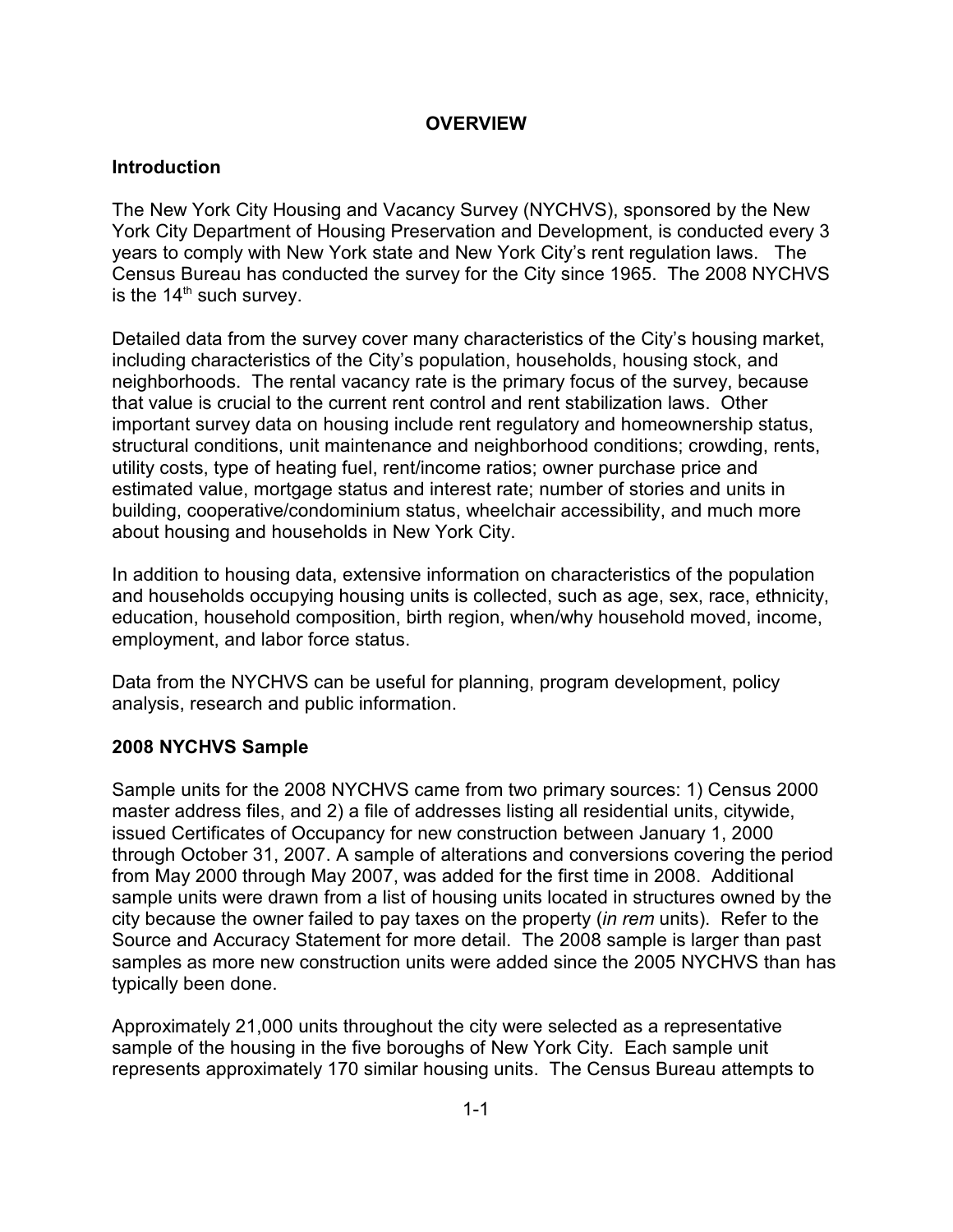obtain an interview at each sample address. In the 2008 NYCHVS, the interview rate was 98%.

## **Relationship to Census 2000**

Most of the concepts and definitions are the same for similar items that appear in Census 2000, and in the 2008 NYCHVS.

The similar questionnaire items from the 2008 NYCHVS and Census 2000 100-percent items are household member relationships, race, Hispanic origin, age, and sex of household members, and tenure. The similar questionnaire items from the 2008 NYCHVS and Census 2000 sample items are year moved-in, bedrooms, complete plumbing facilities, complete kitchen facilities, heating fuel, units in structure, number of rooms, owner-estimated value, monthly rent, condominium fee, utility costs, mortgage status, real estate taxes, fire and liability insurance, telephone availability, education level, labor force characteristics, industry and occupation, and income for household members aged 15 years or over.

However, there are differences between the 2008 NYCHVS and Census 2000. The differences are in interviewing procedures, staff experience and training, processing procedures, sample design, the sampling variability associated with the NYCHVS and the sample data from the census, and the nonsampling errors associated with the NYCHVS and the census.

## **Relationship to Previous NYCHVS Surveys**

The 2008 NYCHVS questionnaire, concepts, definitions, and data products are basically the same as those from the 1991, 1993, 1996, 1999, 2002 and 2005 NYCHVSs. In addition, most of the concepts and definitions in 2008 are similar to those used in NYCHVSs prior to 1991. For more information on previous surveys, see the 1991, 1993, 1996, 1999, 2002 and 2005 NYCHVS Tabulation Reference Guides and the 1975, 1978, 1981, 1984, and 1987 NYCHVS Notes and Definitions.

Several differences between surveys are worth noting:

- (1) The 2008, 2005 and 2002 NYCHVS reflects the selection of a new sample based on Census 2000. NYCHVSs taken between 1975 and 1987 were based on a sample from the 1970 Census, while those from 1991 - 1999 were drawn from the 1990 Census. With each new sample design, new weighting and variance estimation procedures are required.
- (2) A new questionnaire was designed in 1991 replacing the design used from 1975 to 1987. The new design resulted in the primary demographic items being asked of all household members rather than for just the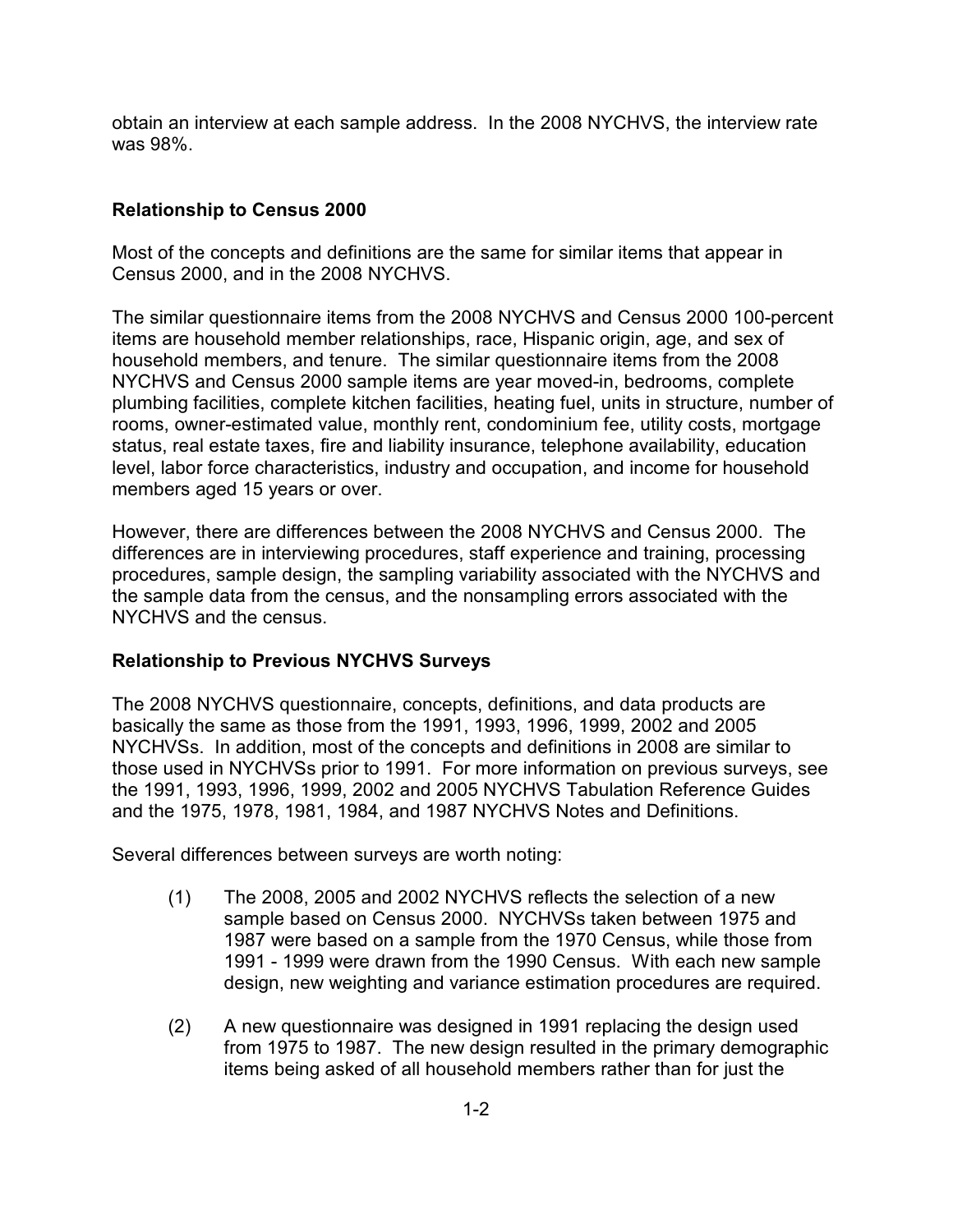householder as was done in the past. Additional maintenance deficiency and structural condition items were added. The 2008 questionnaire is similar to the one used in 1991, 1993, 1996, 1999, 2002 and 2005.

- (3) Detailed questions on labor force status, industry and occupation, and income level were added in 1991. These items were either not covered in surveys prior to 1991 or covered in a much less detailed manner.
- (4) For 2008, 2005, 2002, 1999, 1996, and (retroactively) 1993, key items that were not answered were assigned to an answer category in order to reduce non-response. The Census Bureau uses similar imputation methodology for most of its other demographic surveys. The procedure used is generally referred to as the "hot deck" approach. This approach assigns values for nonresponses from sample persons and housing units who did respond and who have characteristics similar to the nonrespondents. Some of the characteristics used for imputation include for persons: age, race, worker status, relationship, and education level, and for households: year moved, year acquired, control status, tenure and borough. The items that include imputed responses cover housing, demographic, and economic characteristics from the survey.
	- (a) Housing imputation items: year moved-in, year acquired, contract rent, asking rent (vacant units), stories in structure, rooms and bedrooms, type of heating fuel, utility costs (specific), value (owneroccupied unit), plumbing facilities, kitchen facilities, and rental assistance/out-of-pocket rent.
	- (b) Demographic imputation items: sex, Hispanic Origin, race, age, and education level (persons aged 15 and older).
	- (c) Economic imputation items (persons aged 15 and older): labor force status, year last worked, type of business, class of worker, industry/occupation, hours worked, weeks worked, and income.

## **Caution should be used when comparing 2008 items with imputed responses with similar items from previous surveys where nonresponses were not imputed, especially 1991 and earlier.**

(5) In the 1991 NYCHVS, persons of Hispanic origin who did not classify themselves into one of the major race categories were classified as "other race". Beginning with the 1996 survey (and retroactively applied to the 1993 data) **all** persons reporting "other race" were allocated into the major race categories, as were persons not reporting race. These changes were necessitated by new methodologies used to derive independent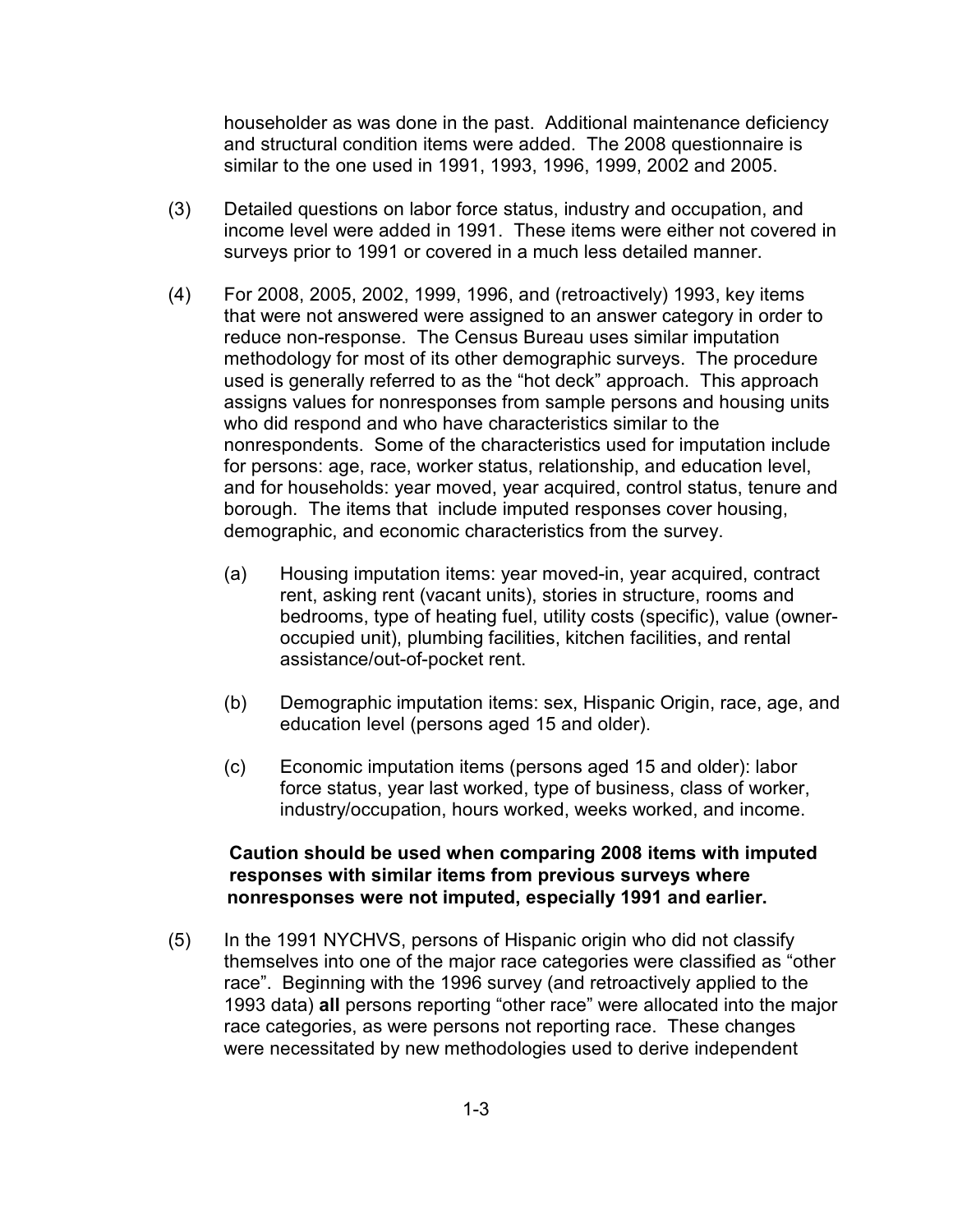weighting control estimates for all Census Bureau surveys, and to make procedures used in the NYCHVS consistent with those used in other surveys, such as the Current Population Survey.

 African American"). **Thus, caution should be used when comparing**  As a result, the count of persons and households classified as "other race" will be nonexistent in data for 1993 and onward. There will be a corresponding increase in the number of persons and households classified in the specific race categories (particularly "White" and "Black or **data on race between the 1991 (and previous) NYCHVSs and later surveys.** 

- (6) Beginning with the1996 NYCHVS, the wording of the question on persons from a temporary residence was changed to focus more specifically on traditional homeless situations.
- (7) Beginning in 1996, the question on receipt of a Senior Citizen Rent Increase Exemption (SCRIE) was incorporated into a more detailed question on whether government programs paid part of the household's rent. The question on receipt of public assistance and welfare payments was also similarly modified. The purpose of these changes was to learn more about the types of assistance households and persons received.

Beginning in 1999, the format of both of these questions was further modified to make each component of the item a separate question rather than to have the respondent answer for "all that apply." The purpose of these changes was an attempt to increase the response rate to each component of the items. In addition, the questions on rental assistance now identify the date on which the assistance began. **As a result, caution should be used when comparing data on rental assistance, and public assistance and welfare payments, between surveys taken prior to 1999 and those taken in 1999 or later.** 

In 2008, three new rent subsidy options were added - "Jiggets", "Work Advantage/Homeless Housing Program", and "Employee Incentive Housing Program" (EIHP).

- (8) Beginning in 1996, a series of questions on wheelchair-accessibility were added. These items aim to determine whether a wheelchair user would be able to reside in a sample building and the specific sample unit. Like the building condition items, some of these were interviewer-observation items and some were asked of the respondents.
- (9) An additional question on ownership of cooperative shares was added in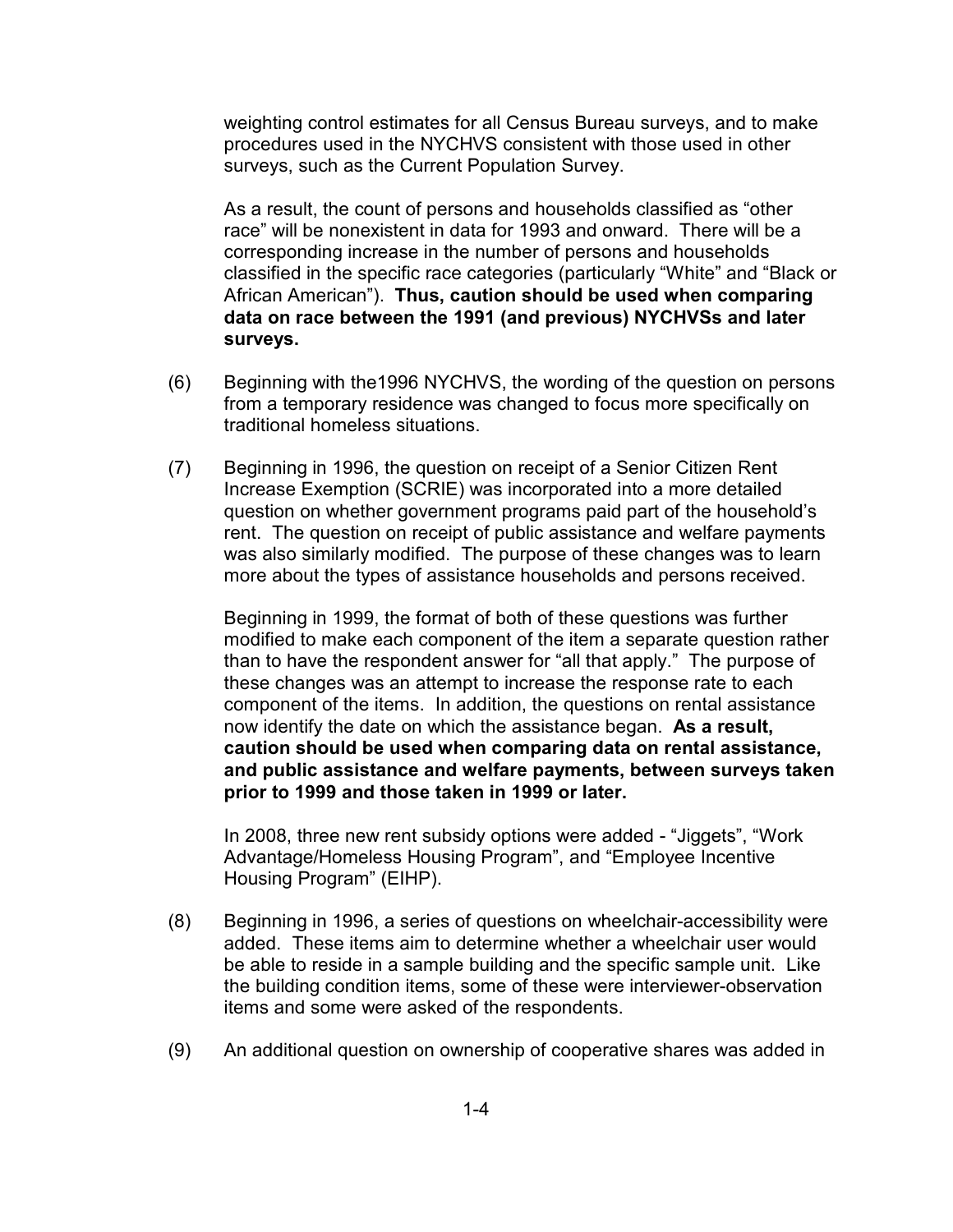1996 in order to ensure a more accurate count of owner-occupied cooperative units. The effect of this new question is to increase the number of owner-occupied and reduce the number of renter-occupied cooperatives, compared to the previous wording.

- (10) Starting in 1999, the two countries India and Mexico became separate response categories in the question on the last place lived and place of birth. Previously, each was included as part of a grouping of neighboring countries, respectively. In 2005, Canada was added as a separate response category which led to a renumbering of the choices. There are no changes to this category for the 2008 NYCHVS.
- (11) Beginning with 1999, a series of questions on immigration to the United -States and year moved to New York City replaced a set of questions on the previous residence of the householder. Beginning in 2005, respondents who had moved within the City in the previous 5 years were asked which borough and sub-borough they moved from.
- (12) Beginning in 2002, the race question followed the format of Census 2000 in that each person could report more than one racial category. Additionally, the selection of the "other" category as a response was discouraged as respondents were asked to pick a specific category or categories. **Therefore, use caution when comparing data on race from surveys in 2002 and beyond with surveys prior to 2002.**
- (13) New questions on health were added for 2002. These questions dealt with asthma, smoking, and performing normal daily activities. There were also two new questions on the respondents' perception of the neighborhood. For 2005, the smoking question was modified while the questions on daily activities and neighborhood perception were dropped. New questions were added on smoking in the workplace, coverage and type of health insurance, and availability of a "land-line" telephone. For 2008, the two smoking-related questions and two health insurance questions were dropped; the question on telephone availability was modified and a question on cell phone availability was added. A question on observed level of cockroach infestation was also added.
- (14) Mortgage interest rate and year of origination (for owners) were also added in 2005. In addition, the units in structure question changed the response option of "4 or 5 units" to two response options of "4 units" and "5 units".
- (15) Other changes to the questionnaire in 2008 are as follows: the renter question on whether the respondent knows if the unit is either rentcontrolled or rent-stabilized was eliminated, as was the question on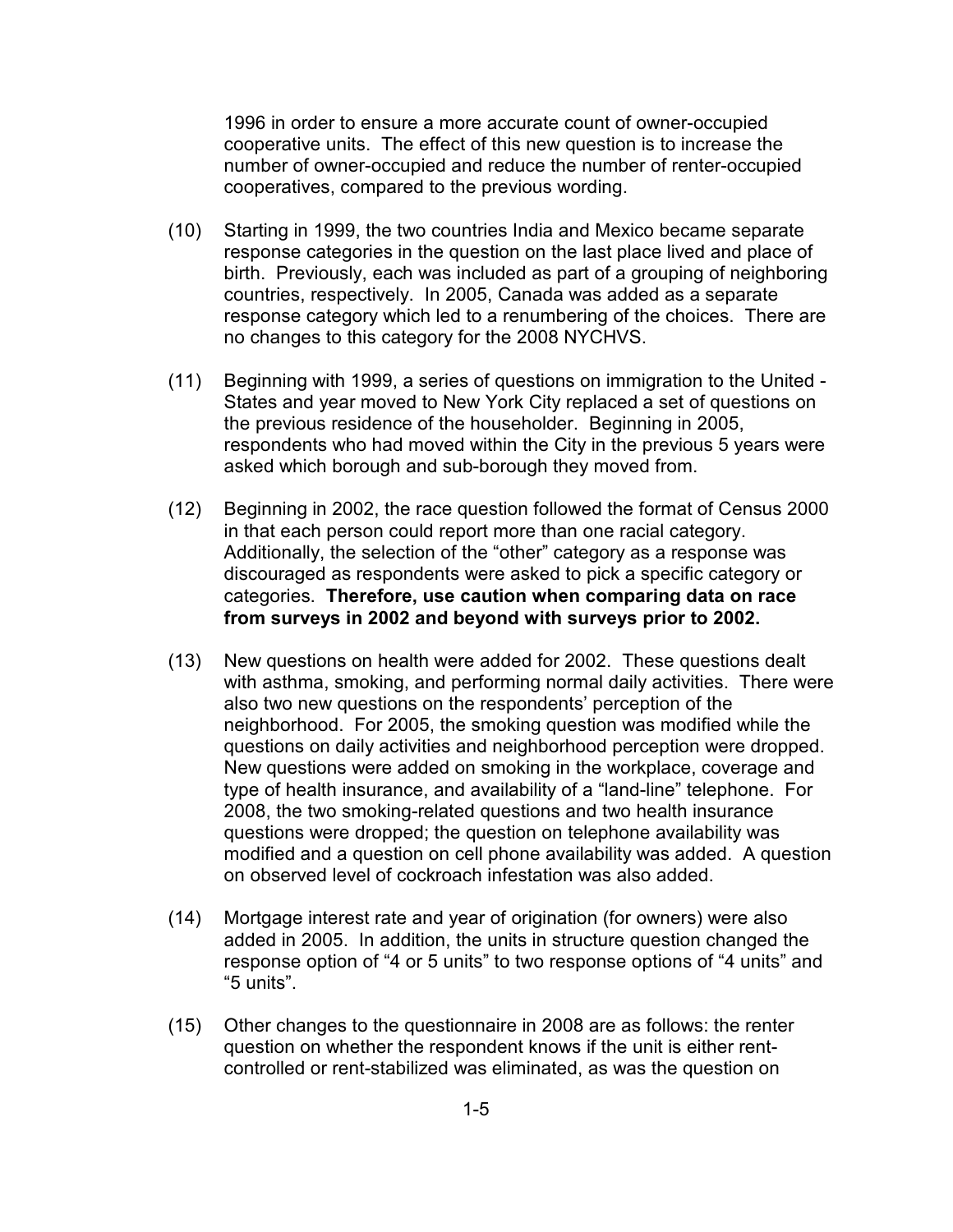respondent-reported presence of boarded-up buildings in the neighborhood. A question on how many employers each adult had worked for during the prior year was added; a question on current school enrollment or training was added. Lastly, a series of 10 questions on the cost of routine maintenance was added for owners, as well as a series of 10 questions on the cost of capital improvements.

- (16) The housing unit definition was changed for Census 2000, thus, the 2002 NYCHVS changed its definition, accordingly. The primary result of the change applies to what were once termed "boarding/rooming houses." Previously, such living quarters may have been classified as a group quarters, and thus, eliminated from the survey. Beginning in 2002, this type of housing was classified as housing units and included in the NYCHVS. **Therefore, use caution when comparing data on the number of housing units (and persons) from surveys beginning in 2002 with prior surveys.**
- (17) In order to have consistent estimates of the number of rent-stabilized units, the rent regulation coding system was changed in 2005 to classify all rent-stabilized units as rent-stabilized, even if they are also HUD regulated. In 2002 and previous surveys, rental units that were both HUDregulated and also rent stabilized were classified in the final Control Status Recode as "HUD Regulated". However, under that system , fluctuations in the number of HUD-regulated units created fluctuations in estimates of the number of rent-stabilized units. By making this change, units classified as HUD-regulated will have no effect on estimates of rentstabilized units. The microdata files for 2008, 2005 and 2002 (re-issued) include two rent regulation category codes, one under the old system and one under the revised system. See data record layout for specific details.

### **As a result of the differences noted above, comparisons between surveys should be made with caution particularly when comparing data with surveys prior to 1991.**

#### **Independently Developed Population and Housing Unit Controls**

Beginning with the 1975 NYCHVS, independently developed population controls have been part of the weighting process, with similar controls for housing units since 1991. The population controls applied to the NYCHVS are by borough, age, race, gender, and (beginning in 2008) Hispanic origin. They were originally developed beginning with Census 2000 population totals and then adding or subtracting the demographic components of population change such as births, deaths, and net domestic and international migration. Housing unit estimates use building permits and estimates of